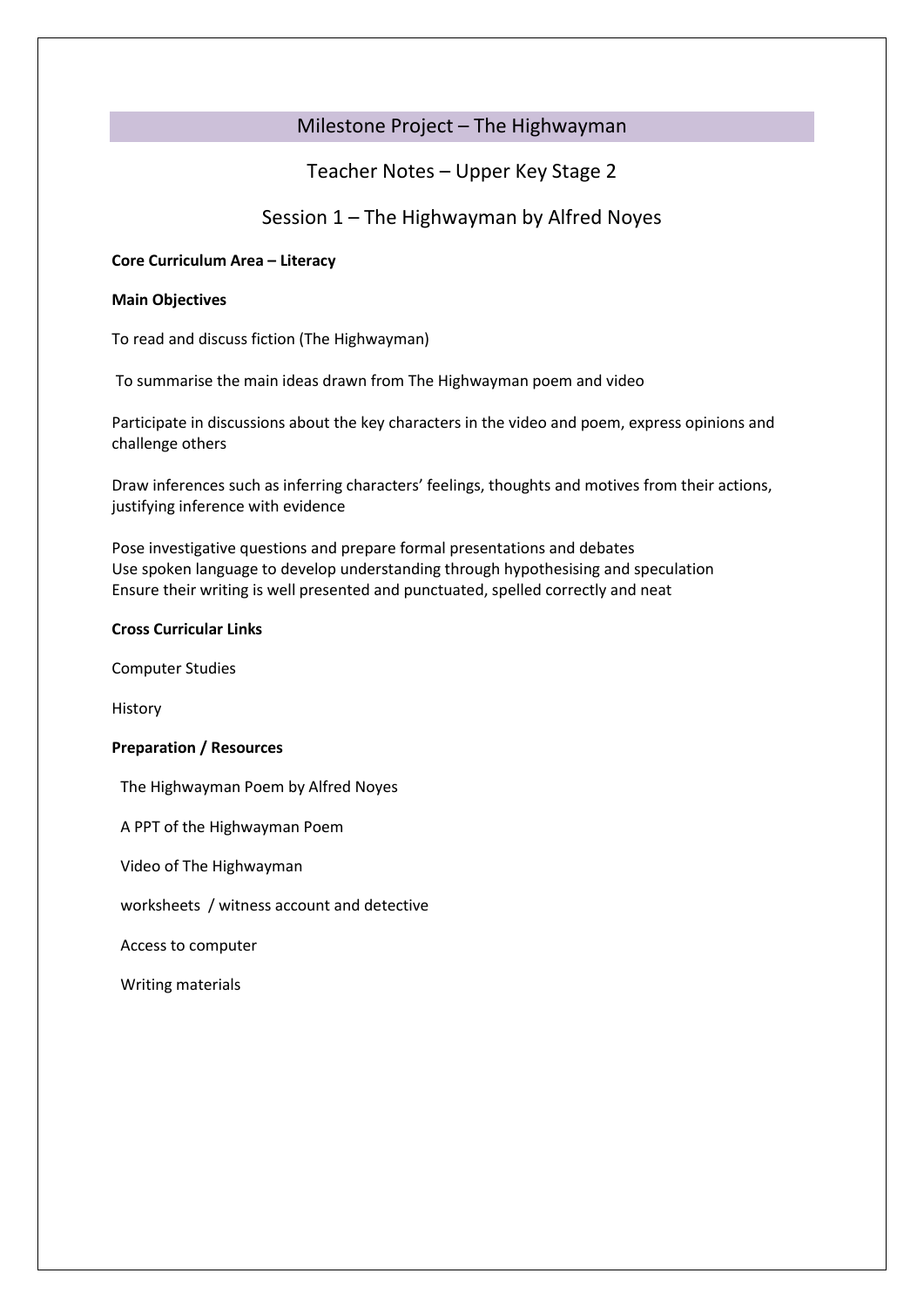### **Introduction**

Teacher informs class that they will be learning about Highwaymen and how different life was during this period in history to present day. Class discuss anything that they know about life during the times of highwaymen.

Teacher presents the poem "The Highwayman," by Alfred Noyes (this could be on video, PPT or teacher reads aloud.)

Class discuss the key events in the poem .

As a class, pupils sequence the events of that fateful night on a timeline on the IWB. (interactive whiteboard)

Teacher initiates a class debate about the incident posing questions e.g. Why did the soldiers come to the inn?

Who do you think informed the soldiers?

How do you think the highwayman felt about what happened that night?

Who do you think was responsible for Bess dying?

Teacher records answers on a flipchart or IWB.

#### **Main Activities**

#### **Group Work**

The teacher discusses the actions of some of the characters from the poem and lists some of the key characters and their characteristics.

The teacher then informs the class that they will be working in groups to carry out the main tasks.

Group A-C will be preparing witness accounts of different characters from the poem and Group D will be detectives investigating the murder / suicide of Bess at the Inn that night.

Teacher writes examples of questions for the pupils in groups A-C to consider and respond to in their own words :

Where were you? What did you see?

What did you hear?

How did it make you feel?

Do you suspect anyone of betrayal?